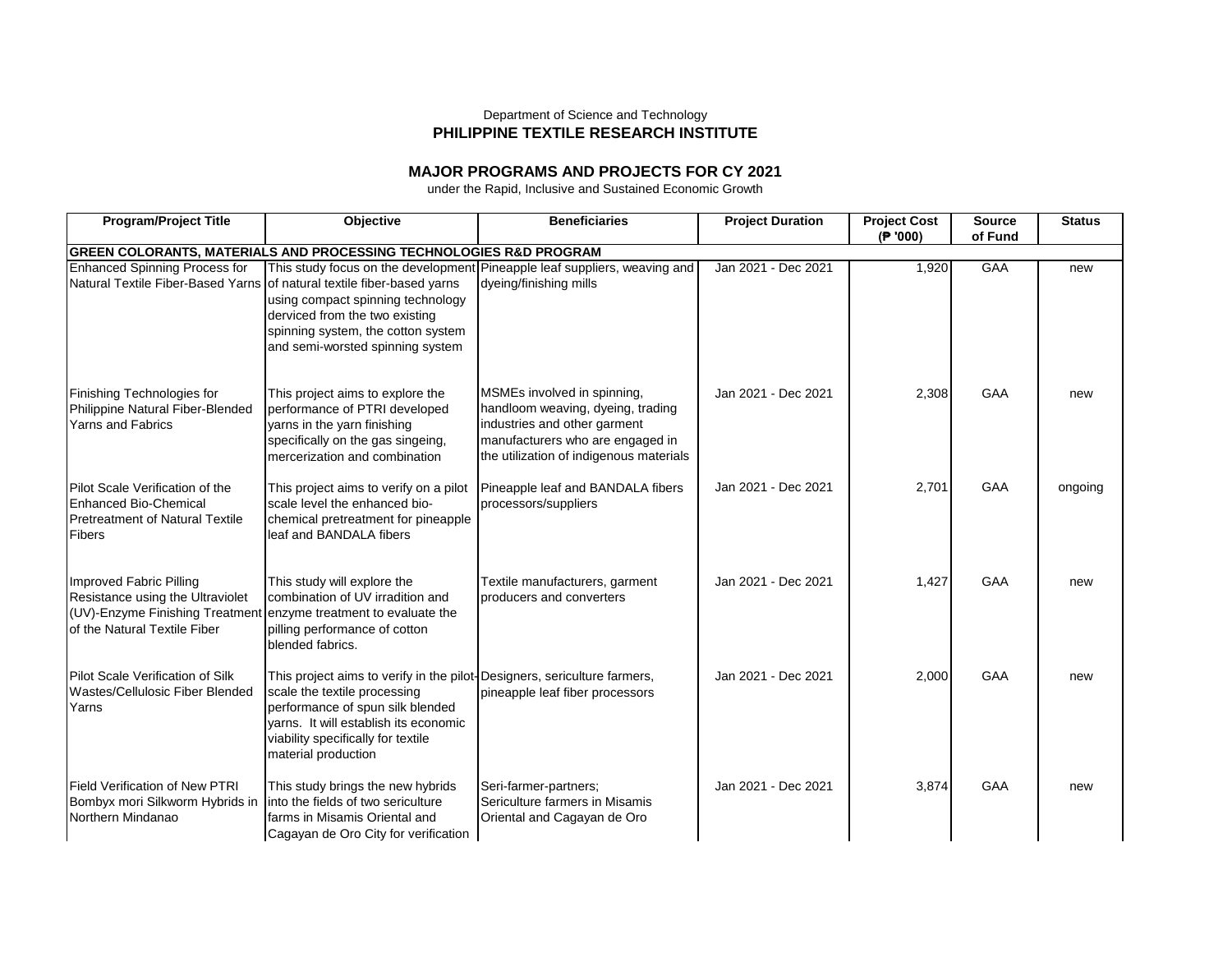## **MAJOR PROGRAMS AND PROJECTS FOR CY 2021**

under the Rapid, Inclusive and Sustained Economic Growth

| <b>Program/Project Title</b>                                                                                                                            | Objective                                                                                                                                                                                                                                                                                                                                                                                                 | <b>Beneficiaries</b>                                                                                             | <b>Project Duration</b> | <b>Project Cost</b><br>(P '000) | Source<br>of Fund | <b>Status</b> |
|---------------------------------------------------------------------------------------------------------------------------------------------------------|-----------------------------------------------------------------------------------------------------------------------------------------------------------------------------------------------------------------------------------------------------------------------------------------------------------------------------------------------------------------------------------------------------------|------------------------------------------------------------------------------------------------------------------|-------------------------|---------------------------------|-------------------|---------------|
| Development of Digital Printing<br>Technology using Philippine<br>Natural Dyes for Natural Fiber<br><b>Based Textiles</b>                               | trial to validate and establish the<br>individual performance of the<br>hybrids in two locations across<br>varying altitudes<br>This project focus on the<br>improvement of the printing quality<br>of the natural dye-based digital<br>printed textile through the<br>development of digital printing<br>technology using natural dye-based<br>inkjet inks.                                              | Textile and printing industry sector;<br>MSMEs, designers, artisans<br>NatDyes production hubs and<br>facilities | Jan 2021 - Dec 2021     | 1,487                           | GAA               | new           |
| <b>SMART TEXTILE R&amp;D PROGRAM</b>                                                                                                                    |                                                                                                                                                                                                                                                                                                                                                                                                           |                                                                                                                  |                         |                                 |                   |               |
| Color Tunable Luminiscent<br>Carbon Quantum Dots (CQDs)<br>Ink from the Decortication By-<br>Product of Banana Pseudostem<br>for Textile Authentication | The project will develop an<br>environmentally safe, cost-effective,<br>luminesce, and color-tunable CQDs-<br>based ink using the banana<br>pseudostem decortication by-<br>product accumulated as a carbon<br>source by adopting the one-step<br>hydrotherma;/solvothermal method<br>for a conceiling/reveiling process<br>and direct visual readout under<br>normal light and UV light<br>illumination. | Textile manufacturers                                                                                            | Jan 2021 - Dec 2021     | 1,898                           | GAA               | new           |
| <b>TEXTILE NANOTECHNOLOGY R&amp;D PROGRAM</b>                                                                                                           |                                                                                                                                                                                                                                                                                                                                                                                                           |                                                                                                                  |                         |                                 |                   |               |
| Cellulose-Based Electrospun<br>Nanofiber Support Membrane for<br><b>Biosensing Application</b>                                                          | This study aims to develop an<br>electrospun cellulose-based<br>biosensing membrane for whole cell<br>bacterial detection, an antibody<br>functionalized gold nanoparticles<br>that will serve as specific receptors<br>to detect representative sample of<br>gram positive and gram negative<br>bacteria.                                                                                                |                                                                                                                  | Jan 2021 - Dec 2021     | 2,544                           | GAA               | new           |
| <b>INTEGRATED TEXTILE PRODUCT DEVELOPMENT</b>                                                                                                           |                                                                                                                                                                                                                                                                                                                                                                                                           |                                                                                                                  |                         |                                 |                   |               |
| The Digitalization of Traditional                                                                                                                       | To establish digital database of the                                                                                                                                                                                                                                                                                                                                                                      | Academe/students taking Textile and                                                                              | Jan 2021 - Dec 2021     | 2,415                           | GAA               | new           |